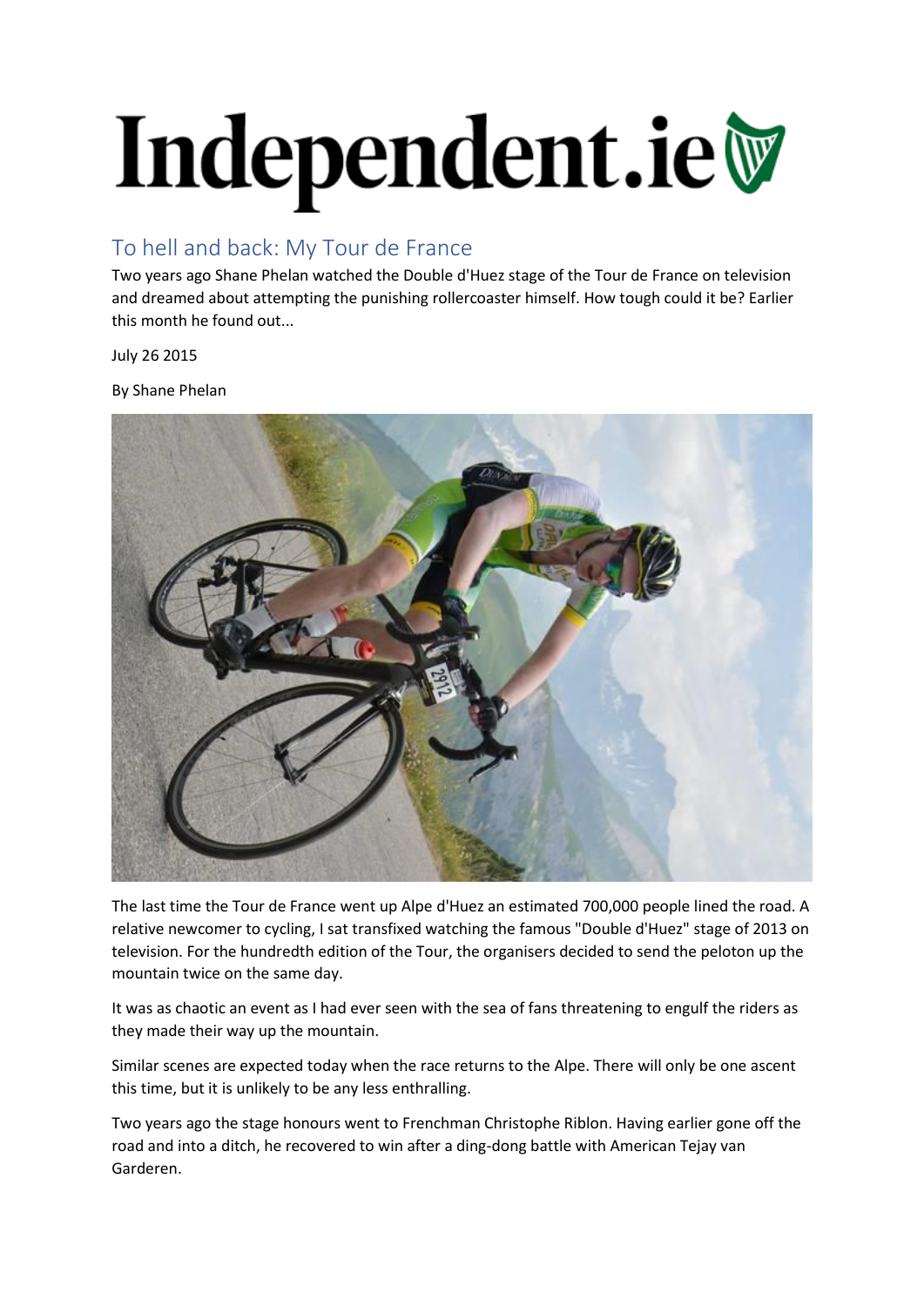Here were two riders unstained by any doping past duking it out like gladiators. It was compelling and ever since that day I knew I wanted to ride a mountain stage and climb the Alpe.



I wondered how hard could it be for an amateur to do?

Shane takes shelter from the sun under a hedge after abandoning the Marmotte on the final climb.

Shane takes shelter from the sun under a hedge after abandoning the Marmotte on the final climb.

The answer is extremely hard as I discovered earlier this month when the sweltering heat of the south of France drove me to the limit and ultimately broke me on the slopes of the iconic mountain.

My challenge was the Marmotte Granfondo, an epic 174-kilometre cyclosportive with 5,100 metres of vertical climbing. The annual event, which takes 7,500 entrants, is equivalent to the toughest of Tour mountain stages.

This year's edition on July 4 involved climbs over the summits of five mountains featuring in the 2015 Tour.

These were the Col du Glandon (1,924 metres above sea level), the Lacets de Montvernier (777 metres), the Col du Mollard (1,630 metres) and the Col de la Croix de Fer (2,058 metres), with the finish line at the end of a 13.1 kilometre climb to the top of Alpe d'Huez (1,880 metres).

I first took up cycling three years ago, after finding myself in my mid-30s and badly out of shape. Coming from such a low enough base, I knew I was embarking on an extremely tough challenge.

Training for the event began in earnest a few days after Christmas and over the following six months around 6,500 kilometres were clocked up, mainly on the roads of Dublin and Wicklow.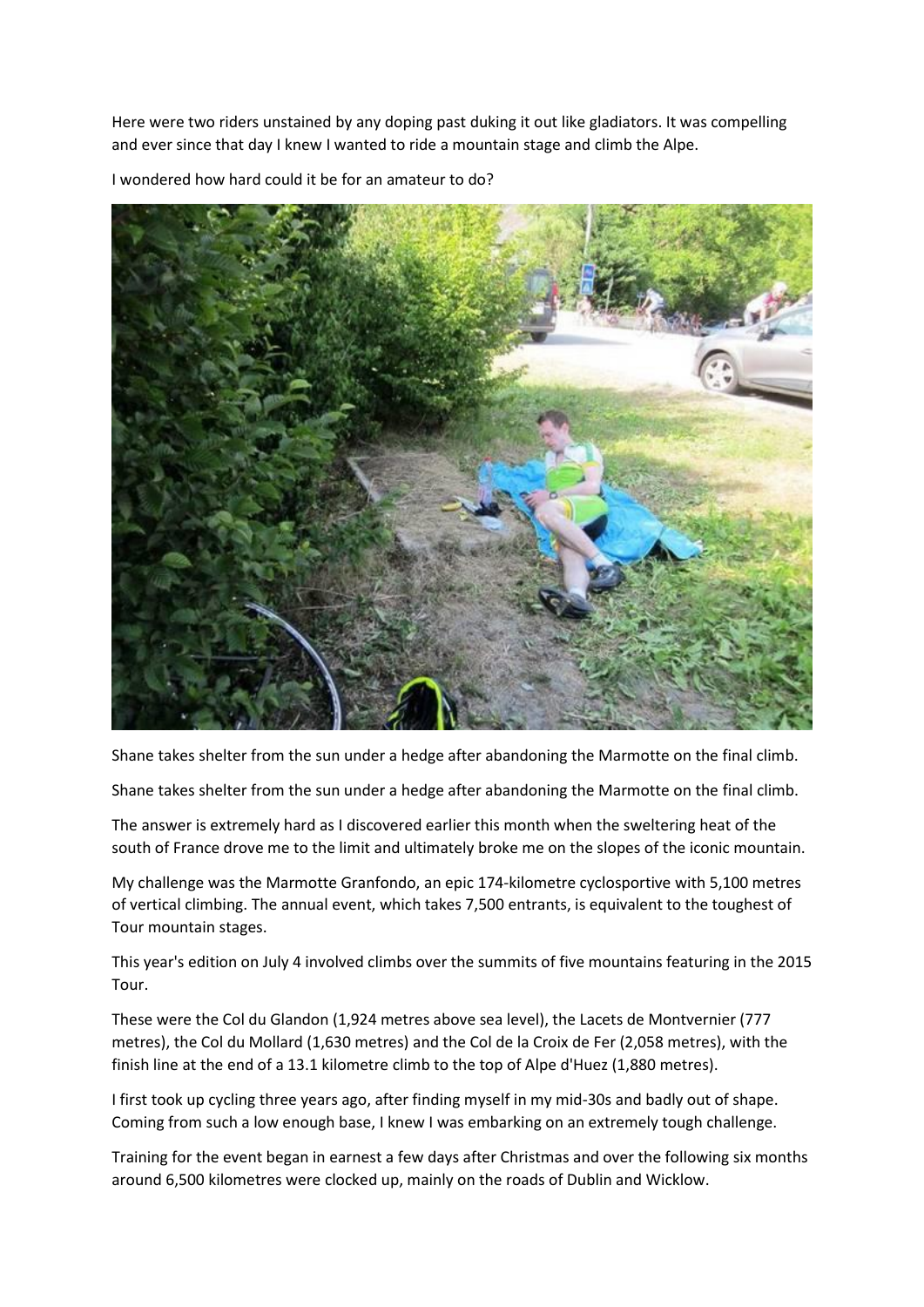Due to family and work commitments I had to be creative with my training.

I invested in a turbo trainer and used it indoors in the evenings over the winter months. When the mornings brightened I would squeeze in hill repeat sessions before the rest of the house had woken.



Shane Phelan with friends and fellow riders (left) Ogie Horgan and (right) David Conachy at the starting line

Shane Phelan with friends and fellow riders (left) Ogie Horgan and (right) David Conachy at the starting line

As the year went on, more and more of my training was done with the mountains group of the Orwell Wheelers Cycling Club in Dublin, a great bunch of riders who love nothing more than tearing up and down hills on a Sunday morning.

Some of these spins are real sufferfests and are as good a preparation for climbing in the Alps as you will get in Ireland.

Heading to France I was seven kilos lighter than I had been in January and in the shape of my life. However, as I would learn to my cost, there is simply no way of replicating high Alpine temperatures in Ireland.

When I arrived in the Rhone-Alpes, the region was in the grips of a heatwave and simply walking around was a chore in the 40-plus degree heat.

I knew it was a bad omen when the day before the event the memory card on my phone expired from the heat during a short ride.

Although not technically a race, each competitor is timed and there are gold, silver and bronze medals for finishers depending on how long it takes them and their age category.

I wanted to do a decent time and my hope was to get around as much of the course as possible before it started to get really hot.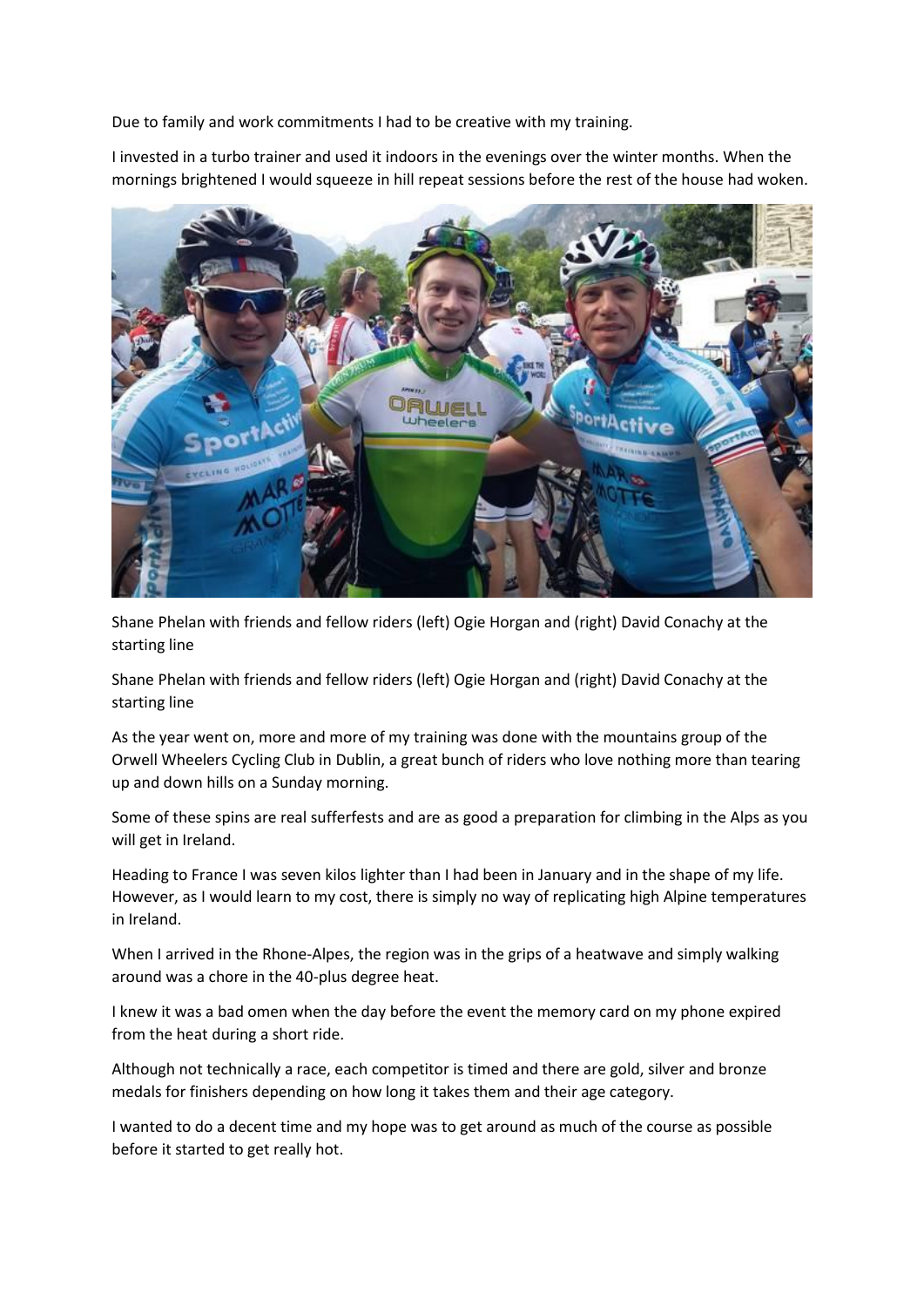The first climb of the day, the Col du Glandon, was majestic and went on for around 25kms at a steady and manageable gradient.

Although I was cycling in a large peloton, there was little in the way of chit-chat as riders concentrated on the job at hand.

After a while all you could hear was the changing of gears and the occasional shout of "attention" as the faster riders sought to move up the outside.

Once over the top there followed a 20-kilometre descent, which was neutralised to discourage riders from going too fast after fatalities in previous years.

Two bends down I saw the first casualty of the day, a stricken rider being stretchered into an ambulance after taking a spill.

The descent was long and treacherous and I was happy to allow faster riders pass me by.

Next up was the Lacets de Montvernier, a short but spectacular climb featuring 18 hairpin bends in just 3.5 kilometres.

It wasn't long before tempers began to flare on the narrow roadway. An Italian rider cut off a Frenchman who was trying to pass and they proceeded to bicker the whole way up the climb.

A quick dash across the valley floor to Villargondran brought the peloton to the foot of the next climb of the day, the Col du Mollard. This was to be when the wheels started to come off the wagon for lots of people, myself included.

I had been told the Mollard was a shaded climb and would offer some respite from the heat. But there was really no escape as we reached the mid-point of the day and the temperature edged from the high 30s to the early 40s.

The climb itself was quite dull, switchbacking through a forest for 17 kilometres.

I had been careful to hydrate and eat as much as possible all day, conscious that I would be burning off around 6,000 calories. But no matter how much I drank and ate it didn't seem to be enough. My stomach was starting to turn and I was getting queasy.

By the time I reached a water station near the top of the mountain I had begun to see stars. Lightheaded and woozy, I clambered off the bike and sought refuge under a tree.

There were around 50 riders fighting for the same hosepipe to refill their bottles, but I couldn't muster the energy or the inclination to join them.

The experience was quite distressing as I'd never before encountered such a sudden loss of energy and control.

At this point, around 100 kilometres in, all thoughts of medals were quickly evaporating. I knew I would struggle just to finish.

Gathering my senses I carried on. After refuelling at the summit I felt a bit better and continued on in the company of David Conachy, a friend and work colleague who had joined me on the trip.

David, whose encouragement kept me going when all I could think about was quitting, had got his tactics just right on the day. He had started out at a much more sensible pace than I had, and ended up finishing with a gold medal.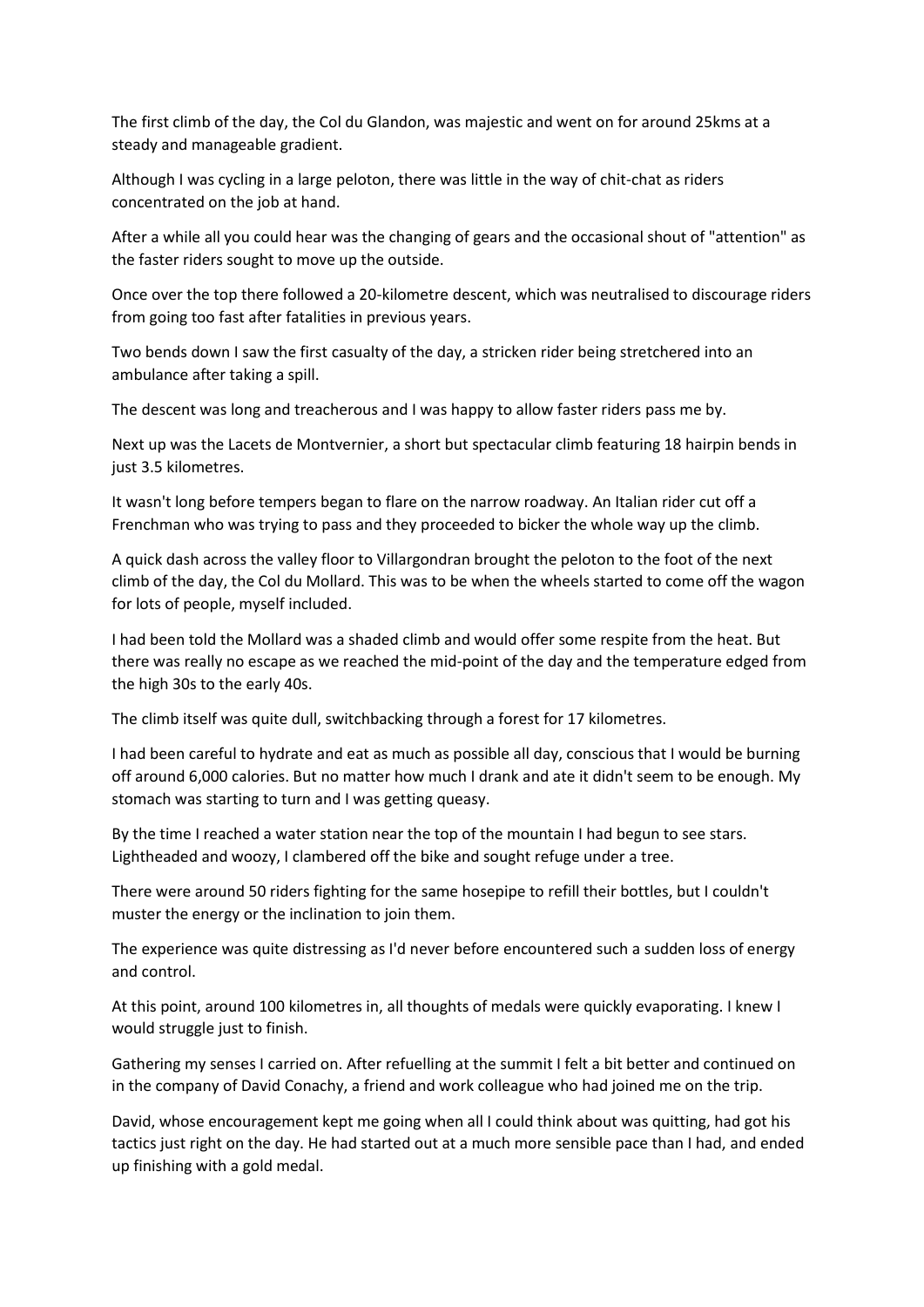Next up was the Col de la Croix de Fer, a "hors categorie", or beyond classification, climb.

At this stage it was all about survival. The power which would normally get me up a hill in Wicklow with little bother had completely deserted me and heat exhaustion was beginning to take hold.

As we moved up the road, locals were out with power hoses, offering to cool down the passing riders.

I could see more and more guys climbing off, very fit-looking fellows with top-of-the-range bikes. They had given up and were sitting or lying down waiting for the broom wagon to pick them up.

As the gradient rose up to 9pc and 10pc in the final kilometres of the climb it was simply a case of gritting my teeth and grinding the pedals.

I knew that once I got over the top there was a long descent back towards Bourg d'Oisans before the final climb to the finish and hoped I could recover on it.

It was a vain hope as by now the valley was like a furnace. When I reached Bourg, I was told the temperature had maxed out at 47 degrees.

I tried not to think about it as I started the climb up the Alpe. By now I had cramp to contend with as well and tried to ease it by stretching on the pedals.

Everywhere I looked, it was devastation. Riders were sitting on walls, some with the thousand-yard stare, others slumped forward, a good few lying down. Some were walking and pushing their bikes up the hill.

Someone later quipped it was like the opening scenes of Saving Private Ryan, and looking back that's not a bad description.

I kept going for a few bends and climbed off to take a breather. It was a mistake as it only made the cramp worse and within seconds I was unable to stand. The pain would take over an hour to subside.

Disconsolate I sat on the wall. I was just 10 kilometres from the finish line after climbing 4,243 metres, but my body would not let me go any further.

In the end I freewheeled back down the Alpe and lay on a blanket in the shade of a hedge while I waited for a lift to my hotel. By that stage buses had started to arrive carrying hundreds of other riders who had abandoned on the slopes of the Col du Mollard and Col de la Croix de Fer due to the heat.

By the end of the day 2,822 of the 7,500 who started had thrown in the towel, but that was little consolation to me.

The following afternoon myself and David had recovered enough to get back on the bike and ride up the Alpe with Martin Birney from the Derry-based cycle holiday company SportActive, who looked after us very well during the trip.

My friend and roommate on the trip Ogie Horgan also climbed the Alpe after suffering terribly in the sun the previous day.

I felt a lot better for doing it and the guys did their best to lift my spirits, but I'd be lying if I said I wasn't disappointed about the way things had worked out.